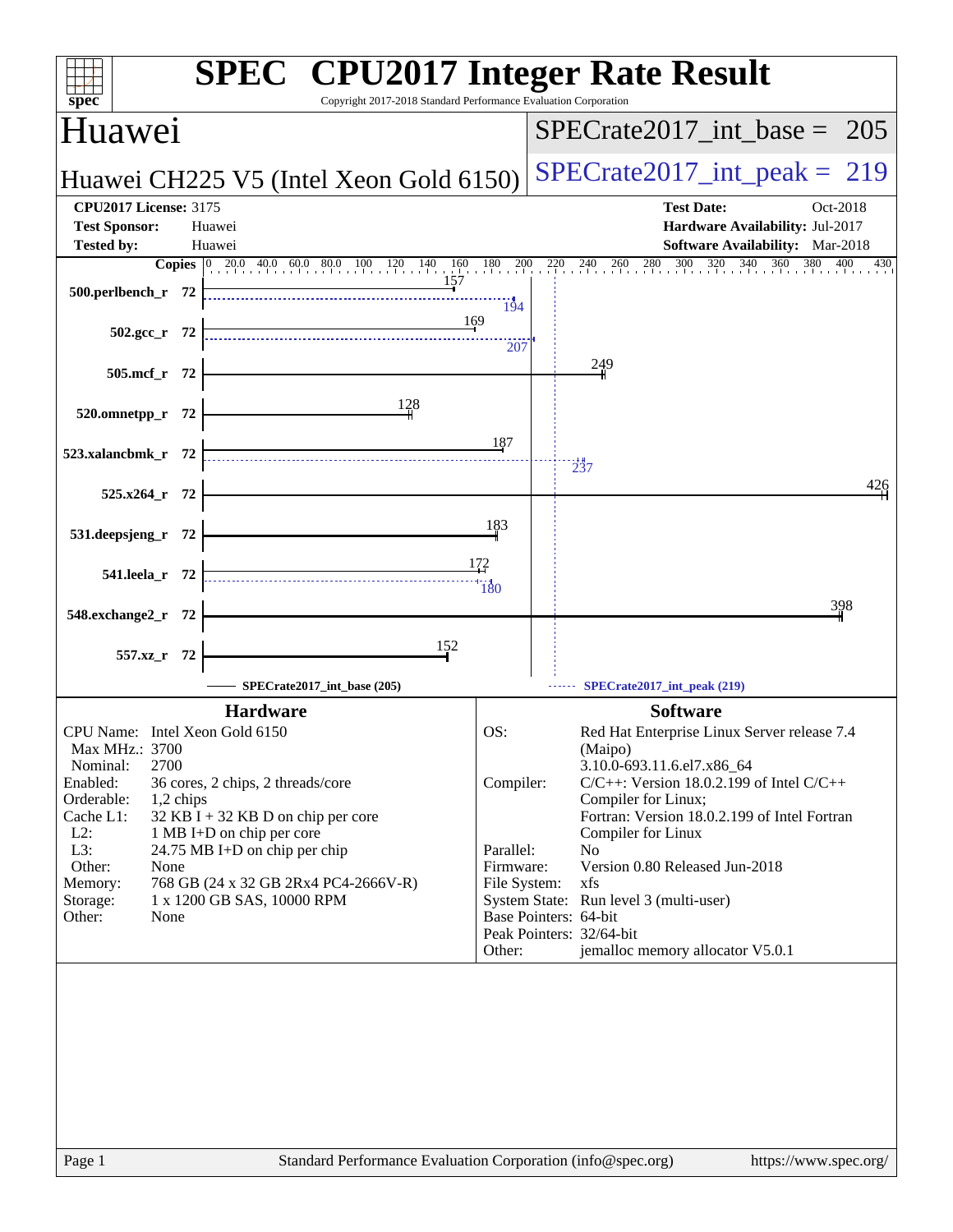

Copyright 2017-2018 Standard Performance Evaluation Corporation

# Huawei

## [SPECrate2017\\_int\\_base =](http://www.spec.org/auto/cpu2017/Docs/result-fields.html#SPECrate2017intbase) 205

# Huawei CH225 V5 (Intel Xeon Gold 6150) SPECrate  $2017$ \_int\_peak = 219

**[CPU2017 License:](http://www.spec.org/auto/cpu2017/Docs/result-fields.html#CPU2017License)** 3175 **[Test Date:](http://www.spec.org/auto/cpu2017/Docs/result-fields.html#TestDate)** Oct-2018 **[Test Sponsor:](http://www.spec.org/auto/cpu2017/Docs/result-fields.html#TestSponsor)** Huawei **[Hardware Availability:](http://www.spec.org/auto/cpu2017/Docs/result-fields.html#HardwareAvailability)** Jul-2017 **[Tested by:](http://www.spec.org/auto/cpu2017/Docs/result-fields.html#Testedby)** Huawei **[Software Availability:](http://www.spec.org/auto/cpu2017/Docs/result-fields.html#SoftwareAvailability)** Mar-2018

#### **[Results Table](http://www.spec.org/auto/cpu2017/Docs/result-fields.html#ResultsTable)**

|                               |               |                |       | <b>Base</b>    |            |                |       |               |                |              | <b>Peak</b>    |              |                |              |
|-------------------------------|---------------|----------------|-------|----------------|------------|----------------|-------|---------------|----------------|--------------|----------------|--------------|----------------|--------------|
| <b>Benchmark</b>              | <b>Copies</b> | <b>Seconds</b> | Ratio | <b>Seconds</b> | Ratio      | <b>Seconds</b> | Ratio | <b>Copies</b> | <b>Seconds</b> | <b>Ratio</b> | <b>Seconds</b> | <b>Ratio</b> | <b>Seconds</b> | <b>Ratio</b> |
| 500.perlbench_r               | 72            | 737            | 156   | 731            | 157        | 732            | 157   | 72            | 590            | 194          | 592            | 194          | 593            | 193          |
| $502.\text{sec}$ <sub>r</sub> | 72            | 603            | 169   | 601            | 170        | 603            | 169   | 72            | 493            | 207          | 496            | 206          | 493            | 207          |
| $505$ .mcf r                  | 72            | 468            | 249   | 465            | 250        | 467            | 249   | 72            | 468            | 249          | 465            | 250          | 467            | 249          |
| 520.omnetpp_r                 | 72            | 738            | 128   | 737            | 128        | 726            | 130   | 72            | 738            | 128          | 737            | 128          | 726            | 130          |
| 523.xalancbmk r               | 72            | 407            | 187   | 407            | 187        | 407            | 187   | 72            | 321            | 237          | 325            | 234          | 320            | 238          |
| 525.x264 r                    | 72            | 298            | 423   | 296            | 426        | 296            | 427   | 72            | 298            | 423          | 296            | 426          | 296            | 427          |
| 531.deepsjeng_r               | 72            | 453            | 182   | 450            | 183        | 450            | 183   | 72            | 453            | 182          | 450            | 183          | 450            | 183          |
| 541.leela r                   | 72            | 695            | 172   | 693            | 172        | 678            | 176   | 72            | 663            | 180          | 696            | 171          | 664            | <b>180</b>   |
| 548.exchange2 r               | 72            | 476            | 397   | 473            | 399        | 474            | 398   | 72            | 476            | 397          | 473            | 399          | 474            | <b>398</b>   |
| 557.xz r                      | 72            | 513            | 152   | 511            | <u>152</u> | 510            | 152   | 72            | 513            | 152          | 511            | 152          | 510            | 152          |
| $SPECrate2017$ int base =     |               |                | 205   |                |            |                |       |               |                |              |                |              |                |              |
| CDDC11.4.2017.4.4             |               |                | 210   |                |            |                |       |               |                |              |                |              |                |              |

**[SPECrate2017\\_int\\_peak =](http://www.spec.org/auto/cpu2017/Docs/result-fields.html#SPECrate2017intpeak) 219**

Results appear in the [order in which they were run](http://www.spec.org/auto/cpu2017/Docs/result-fields.html#RunOrder). Bold underlined text [indicates a median measurement](http://www.spec.org/auto/cpu2017/Docs/result-fields.html#Median).

#### **[Submit Notes](http://www.spec.org/auto/cpu2017/Docs/result-fields.html#SubmitNotes)**

 The numactl mechanism was used to bind copies to processors. The config file option 'submit' was used to generate numactl commands to bind each copy to a specific processor. For details, please see the config file.

### **[Operating System Notes](http://www.spec.org/auto/cpu2017/Docs/result-fields.html#OperatingSystemNotes)**

Stack size set to unlimited using "ulimit -s unlimited"

### **[General Notes](http://www.spec.org/auto/cpu2017/Docs/result-fields.html#GeneralNotes)**

Environment variables set by runcpu before the start of the run: LD\_LIBRARY\_PATH = "/spec2017/lib/ia32:/spec2017/lib/intel64:/spec2017/je5.0.1-32:/spec2017/je5.0.1-64" Binaries compiled on a system with 1x Intel Core i7-6700K CPU + 32GB RAM memory using Redhat Enterprise Linux 7.5 Transparent Huge Pages enabled by default Prior to runcpu invocation Filesystem page cache synced and cleared with: sync; echo 3> /proc/sys/vm/drop\_caches runcpu command invoked through numactl i.e.: numactl --interleave=all runcpu <etc> Yes: The test sponsor attests, as of date of publication, that CVE-2017-5754 (Meltdown) is mitigated in the system as tested and documented. Yes: The test sponsor attests, as of date of publication, that CVE-2017-5753 (Spectre variant 1) is mitigated in the system as tested and documented. Yes: The test sponsor attests, as of date of publication, that CVE-2017-5715 (Spectre variant 2)

**(Continued on next page)**

| Page 2 | Standard Performance Evaluation Corporation (info@spec.org) | https://www.spec.org/ |
|--------|-------------------------------------------------------------|-----------------------|
|--------|-------------------------------------------------------------|-----------------------|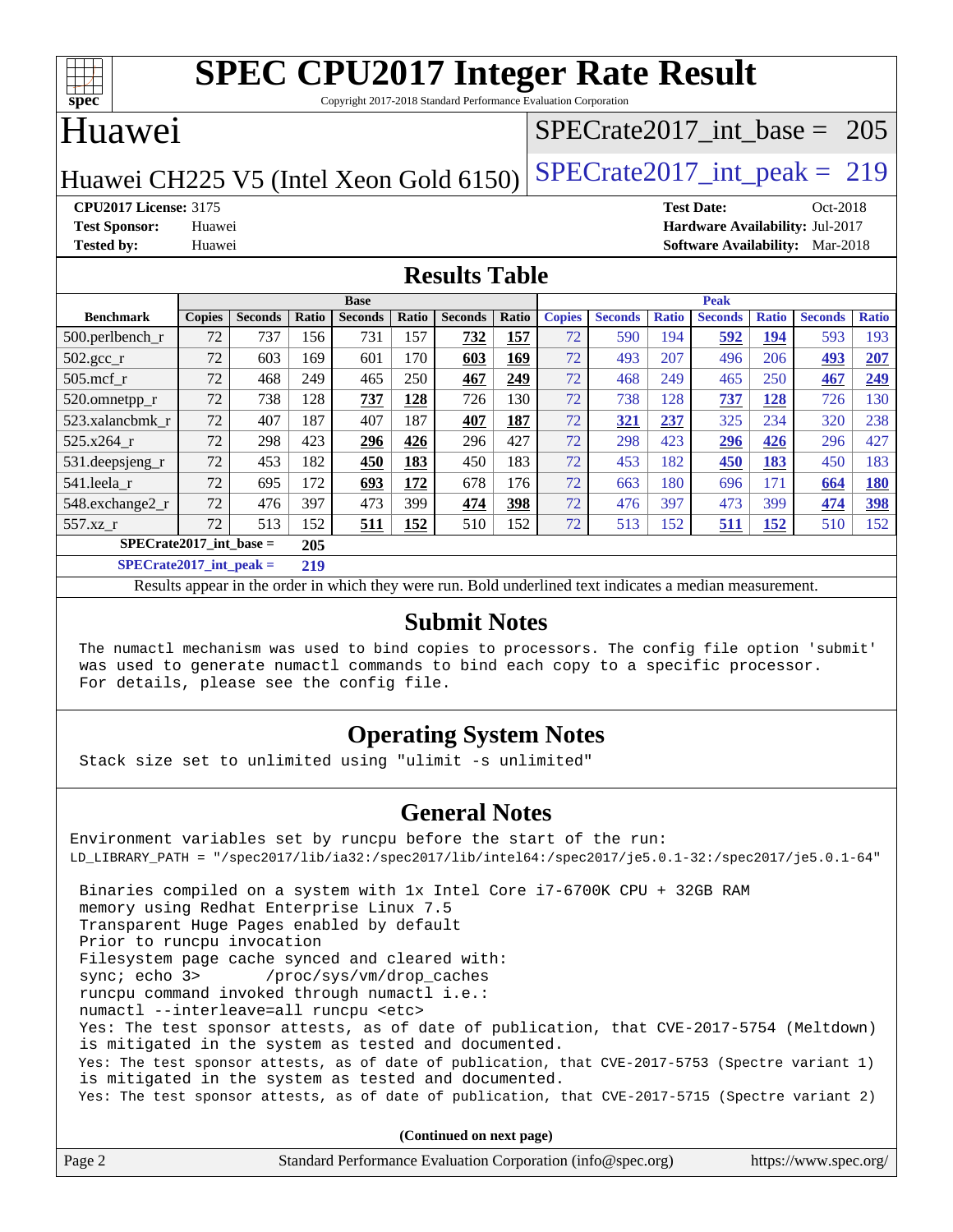

Copyright 2017-2018 Standard Performance Evaluation Corporation

## Huawei

[SPECrate2017\\_int\\_base =](http://www.spec.org/auto/cpu2017/Docs/result-fields.html#SPECrate2017intbase) 205

Huawei CH225 V5 (Intel Xeon Gold  $6150$ ) [SPECrate2017\\_int\\_peak =](http://www.spec.org/auto/cpu2017/Docs/result-fields.html#SPECrate2017intpeak) 219

**[Tested by:](http://www.spec.org/auto/cpu2017/Docs/result-fields.html#Testedby)** Huawei **[Software Availability:](http://www.spec.org/auto/cpu2017/Docs/result-fields.html#SoftwareAvailability)** Mar-2018

**[CPU2017 License:](http://www.spec.org/auto/cpu2017/Docs/result-fields.html#CPU2017License)** 3175 **[Test Date:](http://www.spec.org/auto/cpu2017/Docs/result-fields.html#TestDate)** Oct-2018 **[Test Sponsor:](http://www.spec.org/auto/cpu2017/Docs/result-fields.html#TestSponsor)** Huawei **[Hardware Availability:](http://www.spec.org/auto/cpu2017/Docs/result-fields.html#HardwareAvailability)** Jul-2017

**[General Notes \(Continued\)](http://www.spec.org/auto/cpu2017/Docs/result-fields.html#GeneralNotes)** is mitigated in the system as tested and documented. jemalloc, a general purpose malloc implementation built with the RedHat Enterprise 7.5, and the system compiler gcc 4.8.5 sources available from jemalloc.net or <https://github.com/jemalloc/jemalloc/releases> **[Platform Notes](http://www.spec.org/auto/cpu2017/Docs/result-fields.html#PlatformNotes)** BIOS configuration: Power Policy Set to Performance SNC Set to Enabled IMC Interleaving Set to 1-way Interleave XPT Prefetch Set to Enabled Sysinfo program /spec2017/bin/sysinfo Rev: r5797 of 2017-06-14 96c45e4568ad54c135fd618bcc091c0f running on localhost.localdomain Thu Oct 11 16:03:15 2018 SUT (System Under Test) info as seen by some common utilities. For more information on this section, see <https://www.spec.org/cpu2017/Docs/config.html#sysinfo> From /proc/cpuinfo model name : Intel(R) Xeon(R) Gold 6150 CPU @ 2.70GHz 2 "physical id"s (chips) 72 "processors" cores, siblings (Caution: counting these is hw and system dependent. The following excerpts from /proc/cpuinfo might not be reliable. Use with caution.) cpu cores : 18 siblings : 36 physical 0: cores 0 1 2 3 4 8 9 10 11 16 17 18 19 20 24 25 26 27 physical 1: cores 0 1 2 3 4 8 9 10 11 16 17 18 19 20 24 25 26 27 From lscpu: Architecture: x86\_64 CPU op-mode(s): 32-bit, 64-bit<br>Byte Order: Little Endian Little Endian  $CPU(s):$  72 On-line CPU(s) list: 0-71 Thread(s) per core: 2 Core(s) per socket: 18

Socket(s): 2 NUMA node(s): 4

 CPU family: 6 Model: 85

Stepping: 4

Vendor ID: GenuineIntel

Model name: Intel(R) Xeon(R) Gold 6150 CPU @ 2.70GHz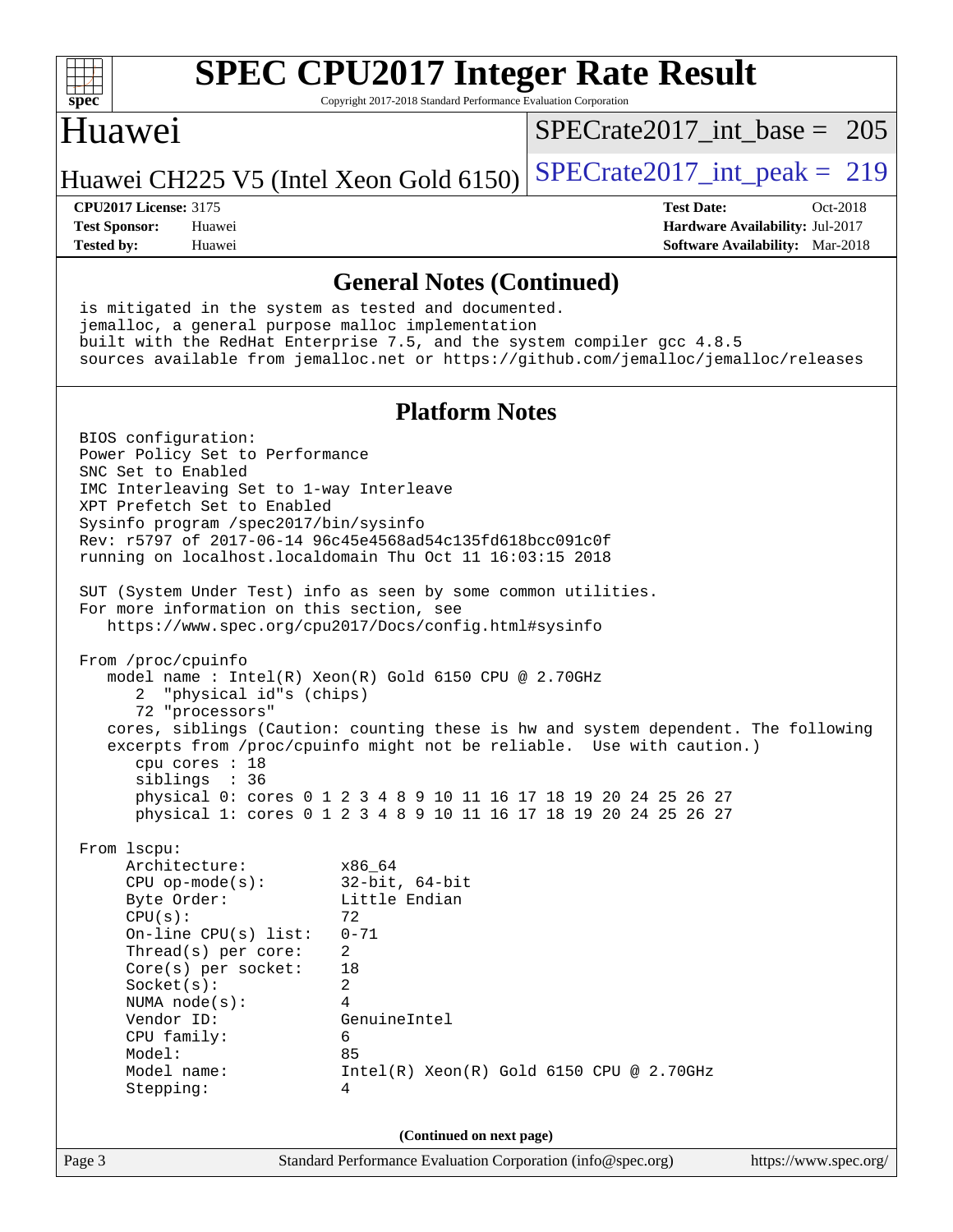

Copyright 2017-2018 Standard Performance Evaluation Corporation

# Huawei

[SPECrate2017\\_int\\_base =](http://www.spec.org/auto/cpu2017/Docs/result-fields.html#SPECrate2017intbase) 205

Huawei CH225 V5 (Intel Xeon Gold 6150) [SPECrate2017\\_int\\_peak =](http://www.spec.org/auto/cpu2017/Docs/result-fields.html#SPECrate2017intpeak) 219

**[CPU2017 License:](http://www.spec.org/auto/cpu2017/Docs/result-fields.html#CPU2017License)** 3175 **[Test Date:](http://www.spec.org/auto/cpu2017/Docs/result-fields.html#TestDate)** Oct-2018 **[Test Sponsor:](http://www.spec.org/auto/cpu2017/Docs/result-fields.html#TestSponsor)** Huawei **[Hardware Availability:](http://www.spec.org/auto/cpu2017/Docs/result-fields.html#HardwareAvailability)** Jul-2017 **[Tested by:](http://www.spec.org/auto/cpu2017/Docs/result-fields.html#Testedby)** Huawei **[Software Availability:](http://www.spec.org/auto/cpu2017/Docs/result-fields.html#SoftwareAvailability)** Mar-2018

#### **[Platform Notes \(Continued\)](http://www.spec.org/auto/cpu2017/Docs/result-fields.html#PlatformNotes)**

| CPU MHz:                                                 | 2700.000                                                                                                                                             |                       |
|----------------------------------------------------------|------------------------------------------------------------------------------------------------------------------------------------------------------|-----------------------|
| BogoMIPS:                                                | 5400.00                                                                                                                                              |                       |
| Virtualization:                                          | $VT - x$                                                                                                                                             |                       |
| Lld cache:                                               | 32K                                                                                                                                                  |                       |
| Lli cache:                                               | 32K                                                                                                                                                  |                       |
| L2 cache:                                                | 1024K                                                                                                                                                |                       |
| L3 cache:<br>NUMA $node0$ $CPU(s):$                      | 25344K<br>$0-2, 5, 6, 9, 10, 14, 15, 36-38, 41, 42, 45, 46, 50, 51$                                                                                  |                       |
| NUMA nodel CPU(s):                                       | 3, 4, 7, 8, 11-13, 16, 17, 39, 40, 43, 44, 47-49, 52, 53                                                                                             |                       |
| NUMA $node2$ $CPU(s)$ :                                  | 18-20, 23, 24, 27, 28, 32, 33, 54-56, 59, 60, 63, 64, 68, 69                                                                                         |                       |
| NUMA $node3$ $CPU(s):$                                   | 21, 22, 25, 26, 29-31, 34, 35, 57, 58, 61, 62, 65-67, 70, 71                                                                                         |                       |
| Flags:                                                   | fpu vme de pse tsc msr pae mce cx8 apic sep mtrr pge mca cmov                                                                                        |                       |
|                                                          | pat pse36 clflush dts acpi mmx fxsr sse sse2 ss ht tm pbe syscall nx pdpelgb rdtscp                                                                  |                       |
|                                                          | lm constant_tsc art arch_perfmon pebs bts rep_good nopl xtopology nonstop_tsc                                                                        |                       |
|                                                          | aperfmperf eagerfpu pni pclmulqdq dtes64 ds_cpl vmx smx est tm2 ssse3 fma cx16 xtpr                                                                  |                       |
|                                                          | pdcm pcid dca sse4_1 sse4_2 x2apic movbe popcnt tsc_deadline_timer aes xsave avx                                                                     |                       |
|                                                          | f16c rdrand lahf_lm abm 3dnowprefetch epb cat_13 cdp_13 invpcid_single intel_pt                                                                      |                       |
|                                                          | spec_ctrl ibpb_support tpr_shadow vnmi flexpriority ept vpid fsgsbase tsc_adjust                                                                     |                       |
|                                                          | bmil hle avx2 smep bmi2 erms invpcid rtm cqm mpx rdt_a avx512f avx512dq rdseed adx                                                                   |                       |
|                                                          | smap clflushopt clwb avx512cd avx512bw avx512vl xsaveopt xsavec xgetbvl cqm_llc<br>cqm_occup_llc cqm_mbm_total cqm_mbm_local dtherm ida arat pln pts |                       |
| /proc/cpuinfo cache data                                 |                                                                                                                                                      |                       |
| cache size $: 25344$ KB                                  |                                                                                                                                                      |                       |
|                                                          | From numactl --hardware WARNING: a numactl 'node' might or might not correspond to a                                                                 |                       |
| physical chip.                                           |                                                                                                                                                      |                       |
| $available: 4 nodes (0-3)$                               |                                                                                                                                                      |                       |
|                                                          | node 0 cpus: 0 1 2 5 6 9 10 14 15 36 37 38 41 42 45 46 50 51                                                                                         |                       |
| node 0 size: 194741 MB                                   |                                                                                                                                                      |                       |
| node 0 free: 190053 MB                                   |                                                                                                                                                      |                       |
|                                                          | node 1 cpus: 3 4 7 8 11 12 13 16 17 39 40 43 44 47 48 49 52 53                                                                                       |                       |
| node 1 size: 196608 MB<br>node 1 free: 192121 MB         |                                                                                                                                                      |                       |
|                                                          | node 2 cpus: 18 19 20 23 24 27 28 32 33 54 55 56 59 60 63 64 68 69                                                                                   |                       |
| node 2 size: 196608 MB                                   |                                                                                                                                                      |                       |
| node 2 free: 189040 MB                                   |                                                                                                                                                      |                       |
|                                                          | node 3 cpus: 21 22 25 26 29 30 31 34 35 57 58 61 62 65 66 67 70 71                                                                                   |                       |
| node 3 size: 196608 MB                                   |                                                                                                                                                      |                       |
| node 3 free: 191826 MB                                   |                                                                                                                                                      |                       |
| node distances:                                          |                                                                                                                                                      |                       |
| 0<br>3<br>1<br>2<br>node                                 |                                                                                                                                                      |                       |
| 10<br>11<br>21<br>0:<br>21                               |                                                                                                                                                      |                       |
| 1:<br>11<br>10<br>21<br>21<br>2:<br>21<br>21<br>10<br>11 |                                                                                                                                                      |                       |
| 3:<br>21<br>11<br>10<br>21                               |                                                                                                                                                      |                       |
|                                                          |                                                                                                                                                      |                       |
|                                                          |                                                                                                                                                      |                       |
|                                                          | (Continued on next page)                                                                                                                             |                       |
| Page 4                                                   | Standard Performance Evaluation Corporation (info@spec.org)                                                                                          | https://www.spec.org/ |
|                                                          |                                                                                                                                                      |                       |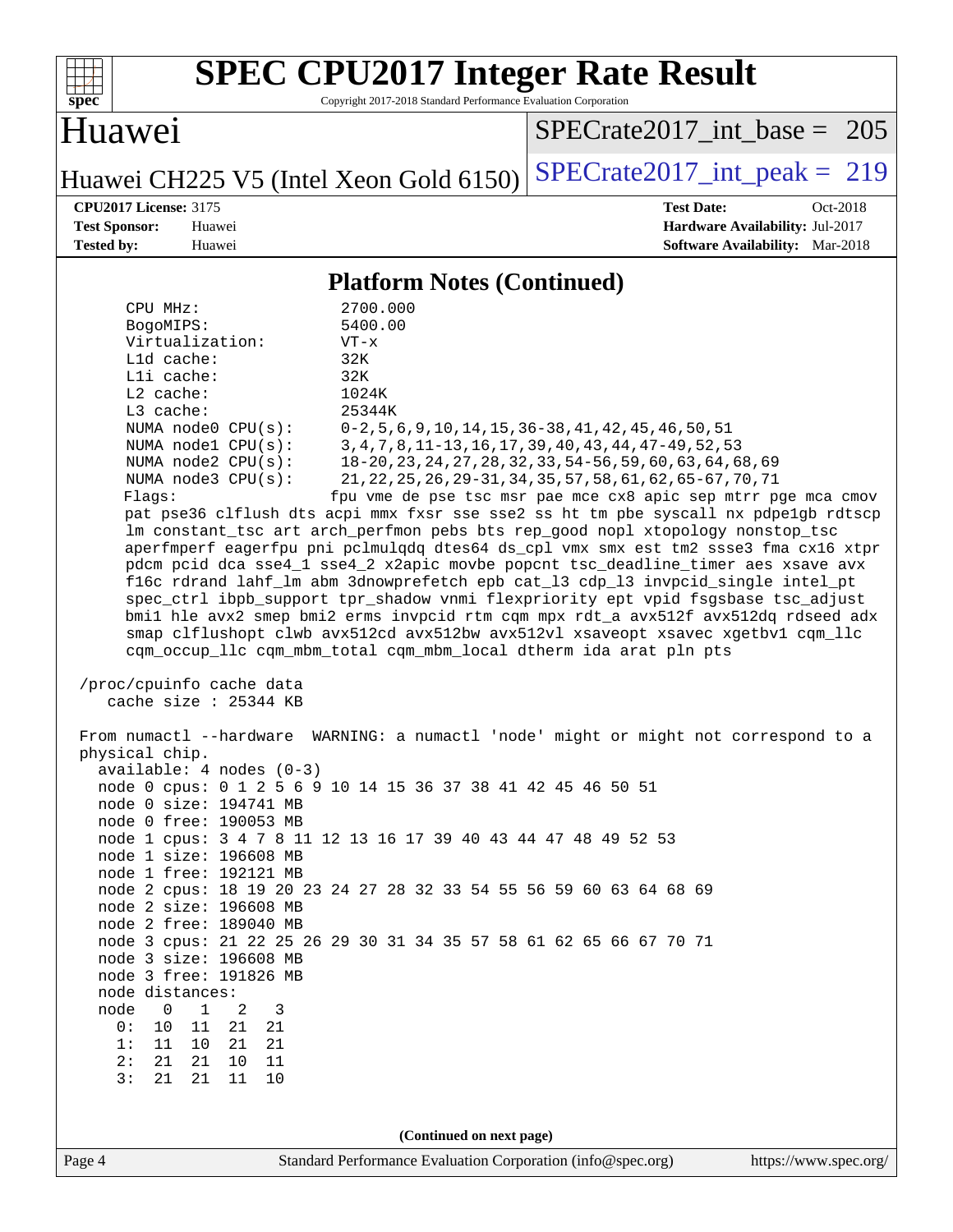| <b>SPEC CPU2017 Integer Rate Result</b><br>spec <sup>®</sup><br>Copyright 2017-2018 Standard Performance Evaluation Corporation                                                                                                                                                                                                                                                                                                                  |                                                                                                              |
|--------------------------------------------------------------------------------------------------------------------------------------------------------------------------------------------------------------------------------------------------------------------------------------------------------------------------------------------------------------------------------------------------------------------------------------------------|--------------------------------------------------------------------------------------------------------------|
| <b>Huawei</b>                                                                                                                                                                                                                                                                                                                                                                                                                                    | $SPECrate2017\_int\_base = 205$                                                                              |
| Huawei CH225 V5 (Intel Xeon Gold 6150)                                                                                                                                                                                                                                                                                                                                                                                                           | $SPECrate2017\_int\_peak = 219$                                                                              |
| <b>CPU2017 License: 3175</b><br><b>Test Sponsor:</b><br>Huawei<br><b>Tested by:</b><br>Huawei                                                                                                                                                                                                                                                                                                                                                    | <b>Test Date:</b><br>$Oct-2018$<br>Hardware Availability: Jul-2017<br><b>Software Availability:</b> Mar-2018 |
| <b>Platform Notes (Continued)</b>                                                                                                                                                                                                                                                                                                                                                                                                                |                                                                                                              |
| From /proc/meminfo<br>MemTotal:<br>790510360 kB<br>HugePages_Total:<br>0<br>Hugepagesize:<br>2048 kB<br>From /etc/*release* /etc/*version*<br>os-release:                                                                                                                                                                                                                                                                                        |                                                                                                              |
| NAME="Red Hat Enterprise Linux Server"<br>VERSION="7.4 (Maipo)"<br>ID="rhel"<br>ID_LIKE="fedora"<br>VARIANT="Server"<br>VARIANT_ID="server"<br>VERSION_ID="7.4"<br>PRETTY_NAME="Red Hat Enterprise Linux Server 7.4 (Maipo)"<br>redhat-release: Red Hat Enterprise Linux Server release 7.4 (Maipo)<br>system-release: Red Hat Enterprise Linux Server release 7.4 (Maipo)<br>system-release-cpe: cpe:/o:redhat:enterprise_linux:7.4:ga:server   |                                                                                                              |
| uname $-a$ :<br>Linux localhost.localdomain 3.10.0-693.11.6.el7.x86_64 #1 SMP Thu Dec 28 14:23:39 EST<br>2017 x86_64 x86_64 x86_64 GNU/Linux<br>run-level 3 Oct 11 16:02                                                                                                                                                                                                                                                                         |                                                                                                              |
| SPEC is set to: /spec2017<br>Filesystem Type Size Used Avail Use% Mounted on<br>90G 630G 13% /<br>/dev/sda2<br>xfs<br>720G                                                                                                                                                                                                                                                                                                                       |                                                                                                              |
| Additional information from dmidecode follows. WARNING: Use caution when you interpret<br>this section. The 'dmidecode' program reads system data which is "intended to allow<br>hardware to be accurately determined", but the intent may not be met, as there are<br>frequent changes to hardware, firmware, and the "DMTF SMBIOS" standard.<br>BIOS INSYDE Corp. 0.80 06/27/2018<br>Memory:<br>24x Samsung M393A4K40BB2-CTD 32 GB 2 rank 2666 |                                                                                                              |
| (End of data from sysinfo program)                                                                                                                                                                                                                                                                                                                                                                                                               |                                                                                                              |
| <b>Compiler Version Notes</b>                                                                                                                                                                                                                                                                                                                                                                                                                    |                                                                                                              |
| 500.perlbench_r(base) 502.gcc_r(base) 505.mcf_r(base) 525.x264_r(base)<br>CC.<br>$557. xz_r(base)$                                                                                                                                                                                                                                                                                                                                               |                                                                                                              |
| icc (ICC) 18.0.2 20180210                                                                                                                                                                                                                                                                                                                                                                                                                        |                                                                                                              |
| (Continued on next page)                                                                                                                                                                                                                                                                                                                                                                                                                         |                                                                                                              |
| Standard Performance Evaluation Corporation (info@spec.org)<br>Page 5                                                                                                                                                                                                                                                                                                                                                                            | https://www.spec.org/                                                                                        |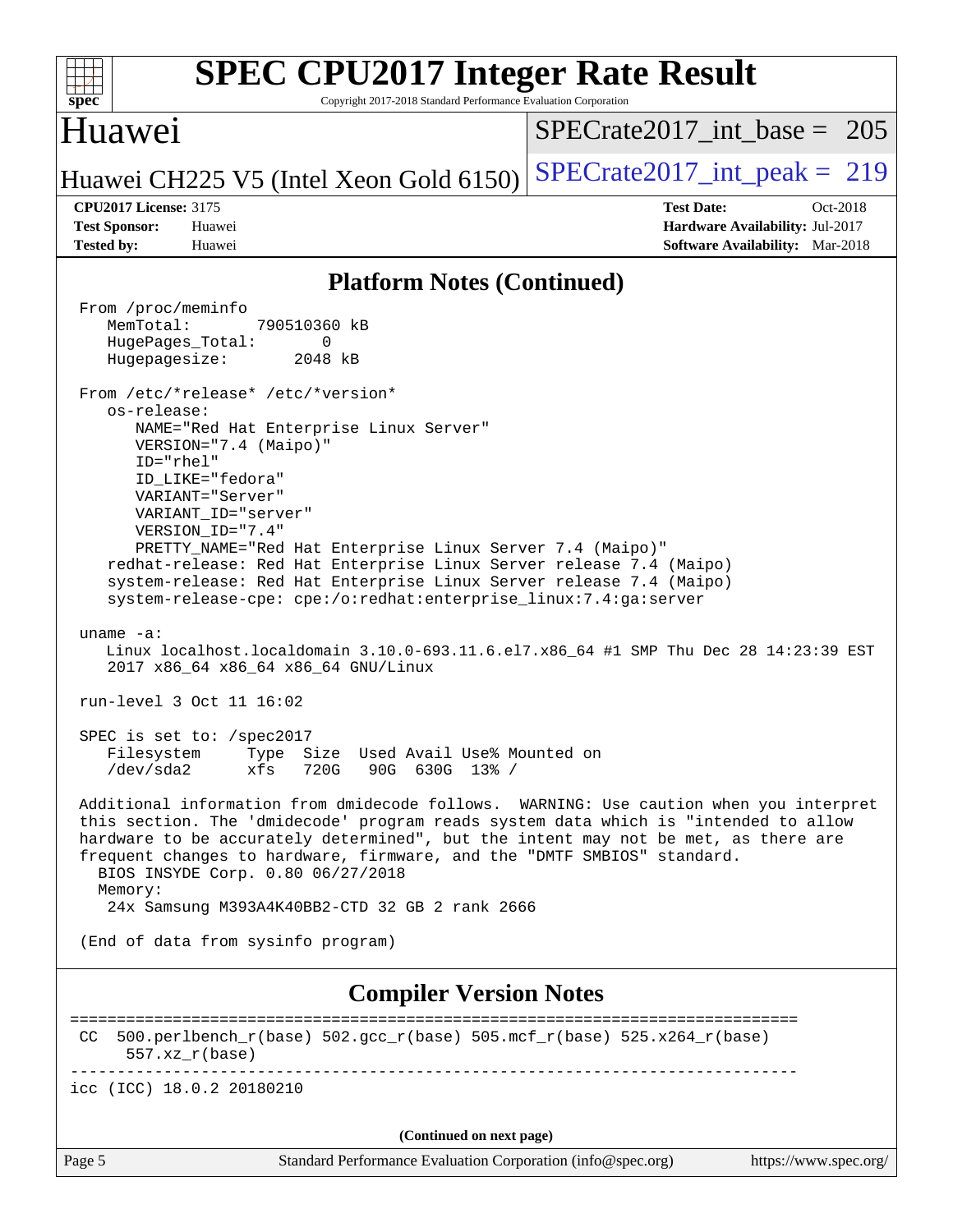

Copyright 2017-2018 Standard Performance Evaluation Corporation

# Huawei

[SPECrate2017\\_int\\_base =](http://www.spec.org/auto/cpu2017/Docs/result-fields.html#SPECrate2017intbase) 205

Huawei CH225 V5 (Intel Xeon Gold 6150) SPECrate  $2017$ \_int\_peak = 219

**[CPU2017 License:](http://www.spec.org/auto/cpu2017/Docs/result-fields.html#CPU2017License)** 3175 **[Test Date:](http://www.spec.org/auto/cpu2017/Docs/result-fields.html#TestDate)** Oct-2018 **[Test Sponsor:](http://www.spec.org/auto/cpu2017/Docs/result-fields.html#TestSponsor)** Huawei **[Hardware Availability:](http://www.spec.org/auto/cpu2017/Docs/result-fields.html#HardwareAvailability)** Jul-2017 **[Tested by:](http://www.spec.org/auto/cpu2017/Docs/result-fields.html#Testedby)** Huawei **[Software Availability:](http://www.spec.org/auto/cpu2017/Docs/result-fields.html#SoftwareAvailability)** Mar-2018

### **[Compiler Version Notes \(Continued\)](http://www.spec.org/auto/cpu2017/Docs/result-fields.html#CompilerVersionNotes)**

|    | Copyright (C) 1985-2018 Intel Corporation. All rights reserved.                                  |                                                                 |
|----|--------------------------------------------------------------------------------------------------|-----------------------------------------------------------------|
|    |                                                                                                  |                                                                 |
| CC | 500.perlbench_r(peak) 502.gcc_r(peak) 505.mcf_r(peak) 525.x264_r(peak)<br>$557. xz_r (peak)$     |                                                                 |
|    | icc (ICC) 18.0.2 20180210<br>Copyright (C) 1985-2018 Intel Corporation. All rights reserved.     |                                                                 |
|    | CXXC 520.omnetpp_r(base) 523.xalancbmk_r(base) 531.deepsjeng_r(base)<br>$541.$ leela_r(base)     |                                                                 |
|    | icpc (ICC) 18.0.2 20180210<br>Copyright (C) 1985-2018 Intel Corporation. All rights reserved.    |                                                                 |
|    | CXXC 520.omnetpp_r(peak) 523.xalancbmk_r(peak) 531.deepsjeng_r(peak)<br>$541.$ leela_r(peak)     |                                                                 |
|    | icpc (ICC) 18.0.2 20180210<br>Copyright (C) 1985-2018 Intel Corporation. All rights reserved.    |                                                                 |
|    | FC 548. exchange2 r(base)                                                                        |                                                                 |
|    | ifort (IFORT) 18.0.2 20180210<br>Copyright (C) 1985-2018 Intel Corporation. All rights reserved. |                                                                 |
|    | $FC$ 548. exchange $2_r$ (peak)                                                                  |                                                                 |
|    | ifort (IFORT) 18.0.2 20180210                                                                    | Copyright (C) 1985-2018 Intel Corporation. All rights reserved. |

## **[Base Compiler Invocation](http://www.spec.org/auto/cpu2017/Docs/result-fields.html#BaseCompilerInvocation)**

[C benchmarks](http://www.spec.org/auto/cpu2017/Docs/result-fields.html#Cbenchmarks):

[icc -m64 -std=c11](http://www.spec.org/cpu2017/results/res2018q4/cpu2017-20181015-09196.flags.html#user_CCbase_intel_icc_64bit_c11_33ee0cdaae7deeeab2a9725423ba97205ce30f63b9926c2519791662299b76a0318f32ddfffdc46587804de3178b4f9328c46fa7c2b0cd779d7a61945c91cd35)

**(Continued on next page)**

Page 6 Standard Performance Evaluation Corporation [\(info@spec.org\)](mailto:info@spec.org) <https://www.spec.org/>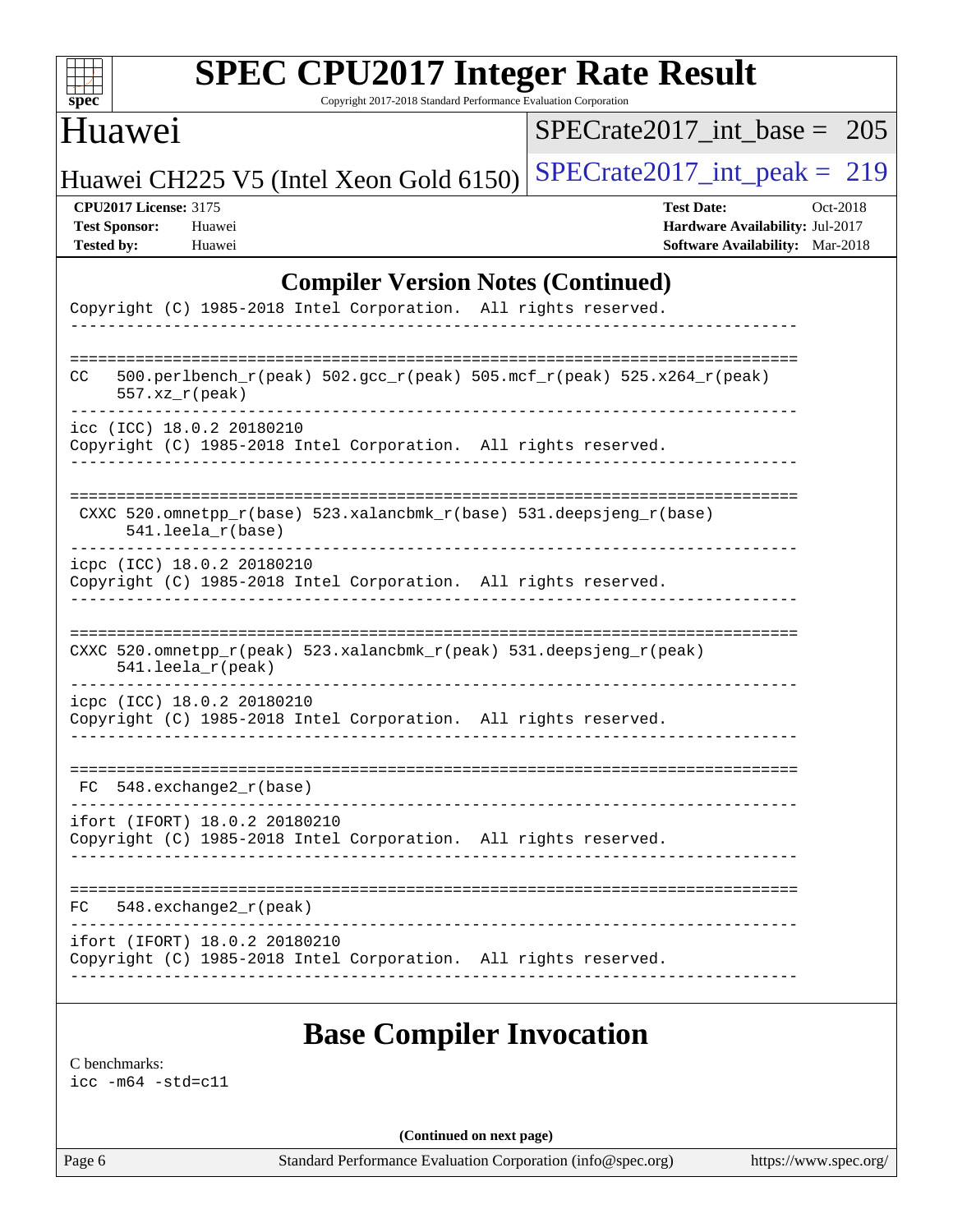

Copyright 2017-2018 Standard Performance Evaluation Corporation

# Huawei

[SPECrate2017\\_int\\_base =](http://www.spec.org/auto/cpu2017/Docs/result-fields.html#SPECrate2017intbase) 205

Huawei CH225 V5 (Intel Xeon Gold  $6150$ ) [SPECrate2017\\_int\\_peak =](http://www.spec.org/auto/cpu2017/Docs/result-fields.html#SPECrate2017intpeak) 219

**[Tested by:](http://www.spec.org/auto/cpu2017/Docs/result-fields.html#Testedby)** Huawei **[Software Availability:](http://www.spec.org/auto/cpu2017/Docs/result-fields.html#SoftwareAvailability)** Mar-2018

**[CPU2017 License:](http://www.spec.org/auto/cpu2017/Docs/result-fields.html#CPU2017License)** 3175 **[Test Date:](http://www.spec.org/auto/cpu2017/Docs/result-fields.html#TestDate)** Oct-2018 **[Test Sponsor:](http://www.spec.org/auto/cpu2017/Docs/result-fields.html#TestSponsor)** Huawei **[Hardware Availability:](http://www.spec.org/auto/cpu2017/Docs/result-fields.html#HardwareAvailability)** Jul-2017

# **[Base Compiler Invocation \(Continued\)](http://www.spec.org/auto/cpu2017/Docs/result-fields.html#BaseCompilerInvocation)**

[C++ benchmarks:](http://www.spec.org/auto/cpu2017/Docs/result-fields.html#CXXbenchmarks) [icpc -m64](http://www.spec.org/cpu2017/results/res2018q4/cpu2017-20181015-09196.flags.html#user_CXXbase_intel_icpc_64bit_4ecb2543ae3f1412ef961e0650ca070fec7b7afdcd6ed48761b84423119d1bf6bdf5cad15b44d48e7256388bc77273b966e5eb805aefd121eb22e9299b2ec9d9)

[Fortran benchmarks](http://www.spec.org/auto/cpu2017/Docs/result-fields.html#Fortranbenchmarks): [ifort -m64](http://www.spec.org/cpu2017/results/res2018q4/cpu2017-20181015-09196.flags.html#user_FCbase_intel_ifort_64bit_24f2bb282fbaeffd6157abe4f878425411749daecae9a33200eee2bee2fe76f3b89351d69a8130dd5949958ce389cf37ff59a95e7a40d588e8d3a57e0c3fd751)

## **[Base Portability Flags](http://www.spec.org/auto/cpu2017/Docs/result-fields.html#BasePortabilityFlags)**

 500.perlbench\_r: [-DSPEC\\_LP64](http://www.spec.org/cpu2017/results/res2018q4/cpu2017-20181015-09196.flags.html#b500.perlbench_r_basePORTABILITY_DSPEC_LP64) [-DSPEC\\_LINUX\\_X64](http://www.spec.org/cpu2017/results/res2018q4/cpu2017-20181015-09196.flags.html#b500.perlbench_r_baseCPORTABILITY_DSPEC_LINUX_X64) 502.gcc\_r: [-DSPEC\\_LP64](http://www.spec.org/cpu2017/results/res2018q4/cpu2017-20181015-09196.flags.html#suite_basePORTABILITY502_gcc_r_DSPEC_LP64) 505.mcf\_r: [-DSPEC\\_LP64](http://www.spec.org/cpu2017/results/res2018q4/cpu2017-20181015-09196.flags.html#suite_basePORTABILITY505_mcf_r_DSPEC_LP64) 520.omnetpp\_r: [-DSPEC\\_LP64](http://www.spec.org/cpu2017/results/res2018q4/cpu2017-20181015-09196.flags.html#suite_basePORTABILITY520_omnetpp_r_DSPEC_LP64) 523.xalancbmk\_r: [-DSPEC\\_LP64](http://www.spec.org/cpu2017/results/res2018q4/cpu2017-20181015-09196.flags.html#suite_basePORTABILITY523_xalancbmk_r_DSPEC_LP64) [-DSPEC\\_LINUX](http://www.spec.org/cpu2017/results/res2018q4/cpu2017-20181015-09196.flags.html#b523.xalancbmk_r_baseCXXPORTABILITY_DSPEC_LINUX) 525.x264\_r: [-DSPEC\\_LP64](http://www.spec.org/cpu2017/results/res2018q4/cpu2017-20181015-09196.flags.html#suite_basePORTABILITY525_x264_r_DSPEC_LP64) 531.deepsjeng\_r: [-DSPEC\\_LP64](http://www.spec.org/cpu2017/results/res2018q4/cpu2017-20181015-09196.flags.html#suite_basePORTABILITY531_deepsjeng_r_DSPEC_LP64) 541.leela\_r: [-DSPEC\\_LP64](http://www.spec.org/cpu2017/results/res2018q4/cpu2017-20181015-09196.flags.html#suite_basePORTABILITY541_leela_r_DSPEC_LP64) 548.exchange2\_r: [-DSPEC\\_LP64](http://www.spec.org/cpu2017/results/res2018q4/cpu2017-20181015-09196.flags.html#suite_basePORTABILITY548_exchange2_r_DSPEC_LP64) 557.xz\_r: [-DSPEC\\_LP64](http://www.spec.org/cpu2017/results/res2018q4/cpu2017-20181015-09196.flags.html#suite_basePORTABILITY557_xz_r_DSPEC_LP64)

# **[Base Optimization Flags](http://www.spec.org/auto/cpu2017/Docs/result-fields.html#BaseOptimizationFlags)**

[C benchmarks](http://www.spec.org/auto/cpu2017/Docs/result-fields.html#Cbenchmarks):

[-Wl,-z,muldefs](http://www.spec.org/cpu2017/results/res2018q4/cpu2017-20181015-09196.flags.html#user_CCbase_link_force_multiple1_b4cbdb97b34bdee9ceefcfe54f4c8ea74255f0b02a4b23e853cdb0e18eb4525ac79b5a88067c842dd0ee6996c24547a27a4b99331201badda8798ef8a743f577) [-xCORE-AVX512](http://www.spec.org/cpu2017/results/res2018q4/cpu2017-20181015-09196.flags.html#user_CCbase_f-xCORE-AVX512) [-ipo](http://www.spec.org/cpu2017/results/res2018q4/cpu2017-20181015-09196.flags.html#user_CCbase_f-ipo) [-O3](http://www.spec.org/cpu2017/results/res2018q4/cpu2017-20181015-09196.flags.html#user_CCbase_f-O3) [-no-prec-div](http://www.spec.org/cpu2017/results/res2018q4/cpu2017-20181015-09196.flags.html#user_CCbase_f-no-prec-div) [-qopt-mem-layout-trans=3](http://www.spec.org/cpu2017/results/res2018q4/cpu2017-20181015-09196.flags.html#user_CCbase_f-qopt-mem-layout-trans_de80db37974c74b1f0e20d883f0b675c88c3b01e9d123adea9b28688d64333345fb62bc4a798493513fdb68f60282f9a726aa07f478b2f7113531aecce732043) [-L/usr/local/je5.0.1-64/lib](http://www.spec.org/cpu2017/results/res2018q4/cpu2017-20181015-09196.flags.html#user_CCbase_jemalloc_link_path64_4b10a636b7bce113509b17f3bd0d6226c5fb2346b9178c2d0232c14f04ab830f976640479e5c33dc2bcbbdad86ecfb6634cbbd4418746f06f368b512fced5394) [-ljemalloc](http://www.spec.org/cpu2017/results/res2018q4/cpu2017-20181015-09196.flags.html#user_CCbase_jemalloc_link_lib_d1249b907c500fa1c0672f44f562e3d0f79738ae9e3c4a9c376d49f265a04b9c99b167ecedbf6711b3085be911c67ff61f150a17b3472be731631ba4d0471706)

[C++ benchmarks:](http://www.spec.org/auto/cpu2017/Docs/result-fields.html#CXXbenchmarks)

[-Wl,-z,muldefs](http://www.spec.org/cpu2017/results/res2018q4/cpu2017-20181015-09196.flags.html#user_CXXbase_link_force_multiple1_b4cbdb97b34bdee9ceefcfe54f4c8ea74255f0b02a4b23e853cdb0e18eb4525ac79b5a88067c842dd0ee6996c24547a27a4b99331201badda8798ef8a743f577) [-xCORE-AVX512](http://www.spec.org/cpu2017/results/res2018q4/cpu2017-20181015-09196.flags.html#user_CXXbase_f-xCORE-AVX512) [-ipo](http://www.spec.org/cpu2017/results/res2018q4/cpu2017-20181015-09196.flags.html#user_CXXbase_f-ipo) [-O3](http://www.spec.org/cpu2017/results/res2018q4/cpu2017-20181015-09196.flags.html#user_CXXbase_f-O3) [-no-prec-div](http://www.spec.org/cpu2017/results/res2018q4/cpu2017-20181015-09196.flags.html#user_CXXbase_f-no-prec-div) [-qopt-mem-layout-trans=3](http://www.spec.org/cpu2017/results/res2018q4/cpu2017-20181015-09196.flags.html#user_CXXbase_f-qopt-mem-layout-trans_de80db37974c74b1f0e20d883f0b675c88c3b01e9d123adea9b28688d64333345fb62bc4a798493513fdb68f60282f9a726aa07f478b2f7113531aecce732043) [-L/usr/local/je5.0.1-64/lib](http://www.spec.org/cpu2017/results/res2018q4/cpu2017-20181015-09196.flags.html#user_CXXbase_jemalloc_link_path64_4b10a636b7bce113509b17f3bd0d6226c5fb2346b9178c2d0232c14f04ab830f976640479e5c33dc2bcbbdad86ecfb6634cbbd4418746f06f368b512fced5394) [-ljemalloc](http://www.spec.org/cpu2017/results/res2018q4/cpu2017-20181015-09196.flags.html#user_CXXbase_jemalloc_link_lib_d1249b907c500fa1c0672f44f562e3d0f79738ae9e3c4a9c376d49f265a04b9c99b167ecedbf6711b3085be911c67ff61f150a17b3472be731631ba4d0471706)

#### [Fortran benchmarks](http://www.spec.org/auto/cpu2017/Docs/result-fields.html#Fortranbenchmarks):

[-Wl,-z,muldefs](http://www.spec.org/cpu2017/results/res2018q4/cpu2017-20181015-09196.flags.html#user_FCbase_link_force_multiple1_b4cbdb97b34bdee9ceefcfe54f4c8ea74255f0b02a4b23e853cdb0e18eb4525ac79b5a88067c842dd0ee6996c24547a27a4b99331201badda8798ef8a743f577) [-xCORE-AVX512](http://www.spec.org/cpu2017/results/res2018q4/cpu2017-20181015-09196.flags.html#user_FCbase_f-xCORE-AVX512) [-ipo](http://www.spec.org/cpu2017/results/res2018q4/cpu2017-20181015-09196.flags.html#user_FCbase_f-ipo) [-O3](http://www.spec.org/cpu2017/results/res2018q4/cpu2017-20181015-09196.flags.html#user_FCbase_f-O3) [-no-prec-div](http://www.spec.org/cpu2017/results/res2018q4/cpu2017-20181015-09196.flags.html#user_FCbase_f-no-prec-div) [-qopt-mem-layout-trans=3](http://www.spec.org/cpu2017/results/res2018q4/cpu2017-20181015-09196.flags.html#user_FCbase_f-qopt-mem-layout-trans_de80db37974c74b1f0e20d883f0b675c88c3b01e9d123adea9b28688d64333345fb62bc4a798493513fdb68f60282f9a726aa07f478b2f7113531aecce732043) [-nostandard-realloc-lhs](http://www.spec.org/cpu2017/results/res2018q4/cpu2017-20181015-09196.flags.html#user_FCbase_f_2003_std_realloc_82b4557e90729c0f113870c07e44d33d6f5a304b4f63d4c15d2d0f1fab99f5daaed73bdb9275d9ae411527f28b936061aa8b9c8f2d63842963b95c9dd6426b8a) [-L/usr/local/je5.0.1-64/lib](http://www.spec.org/cpu2017/results/res2018q4/cpu2017-20181015-09196.flags.html#user_FCbase_jemalloc_link_path64_4b10a636b7bce113509b17f3bd0d6226c5fb2346b9178c2d0232c14f04ab830f976640479e5c33dc2bcbbdad86ecfb6634cbbd4418746f06f368b512fced5394) [-ljemalloc](http://www.spec.org/cpu2017/results/res2018q4/cpu2017-20181015-09196.flags.html#user_FCbase_jemalloc_link_lib_d1249b907c500fa1c0672f44f562e3d0f79738ae9e3c4a9c376d49f265a04b9c99b167ecedbf6711b3085be911c67ff61f150a17b3472be731631ba4d0471706)

# **[Peak Compiler Invocation](http://www.spec.org/auto/cpu2017/Docs/result-fields.html#PeakCompilerInvocation)**

[C benchmarks \(except as noted below\)](http://www.spec.org/auto/cpu2017/Docs/result-fields.html#Cbenchmarksexceptasnotedbelow): [icc -m64 -std=c11](http://www.spec.org/cpu2017/results/res2018q4/cpu2017-20181015-09196.flags.html#user_CCpeak_intel_icc_64bit_c11_33ee0cdaae7deeeab2a9725423ba97205ce30f63b9926c2519791662299b76a0318f32ddfffdc46587804de3178b4f9328c46fa7c2b0cd779d7a61945c91cd35)

**(Continued on next page)**

Page 7 Standard Performance Evaluation Corporation [\(info@spec.org\)](mailto:info@spec.org) <https://www.spec.org/>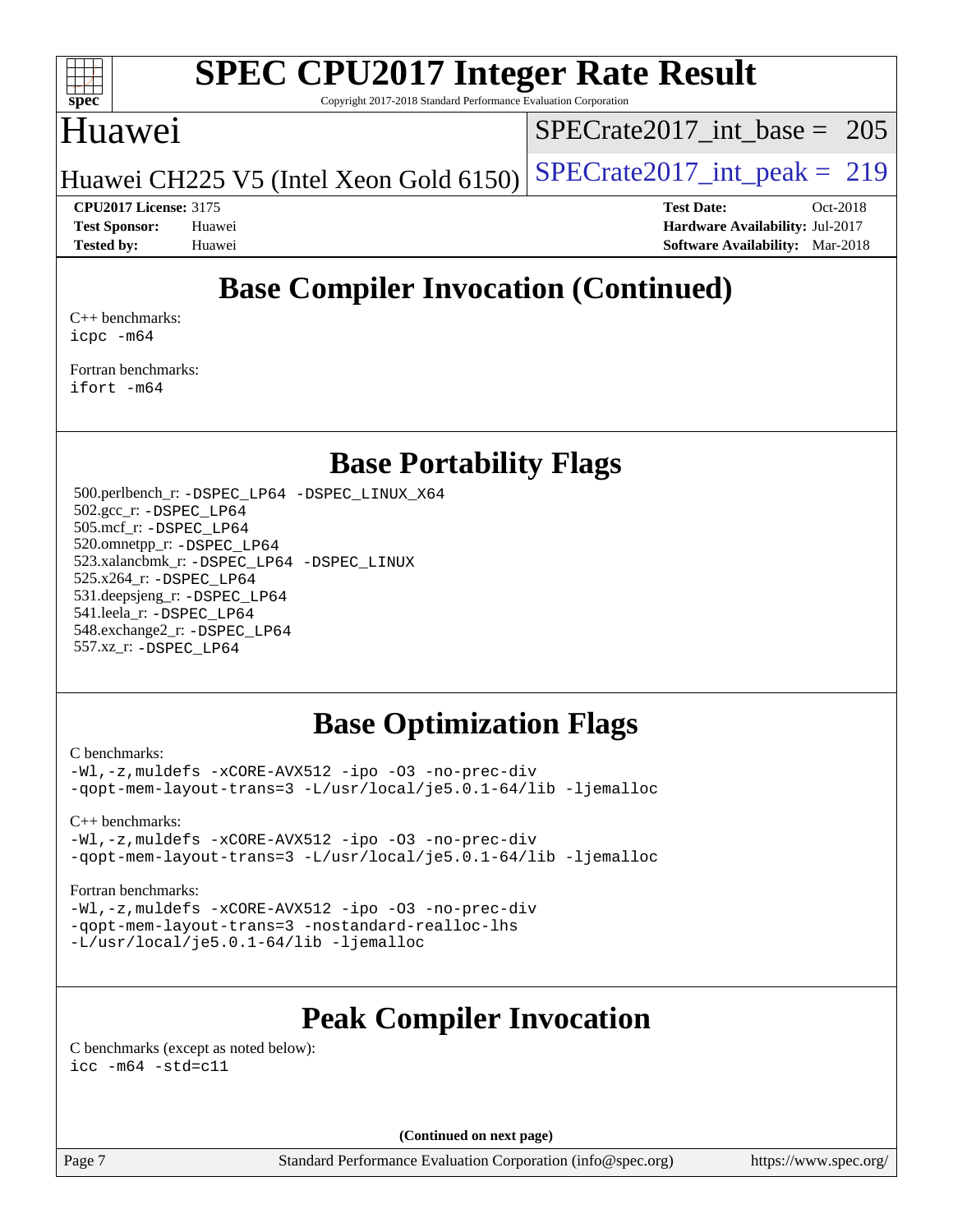

Copyright 2017-2018 Standard Performance Evaluation Corporation

# Huawei

[SPECrate2017\\_int\\_base =](http://www.spec.org/auto/cpu2017/Docs/result-fields.html#SPECrate2017intbase) 205

Huawei CH225 V5 (Intel Xeon Gold  $6150$ ) [SPECrate2017\\_int\\_peak =](http://www.spec.org/auto/cpu2017/Docs/result-fields.html#SPECrate2017intpeak) 219

**[CPU2017 License:](http://www.spec.org/auto/cpu2017/Docs/result-fields.html#CPU2017License)** 3175 **[Test Date:](http://www.spec.org/auto/cpu2017/Docs/result-fields.html#TestDate)** Oct-2018 **[Test Sponsor:](http://www.spec.org/auto/cpu2017/Docs/result-fields.html#TestSponsor)** Huawei **[Hardware Availability:](http://www.spec.org/auto/cpu2017/Docs/result-fields.html#HardwareAvailability)** Jul-2017 **[Tested by:](http://www.spec.org/auto/cpu2017/Docs/result-fields.html#Testedby)** Huawei **[Software Availability:](http://www.spec.org/auto/cpu2017/Docs/result-fields.html#SoftwareAvailability)** Mar-2018

# **[Peak Compiler Invocation \(Continued\)](http://www.spec.org/auto/cpu2017/Docs/result-fields.html#PeakCompilerInvocation)**

502.gcc\_r: [icc -m32 -std=c11 -L/home/prasadj/specdev/IC18u2\\_Internal/lin\\_18\\_0\\_20180210/compiler/lib/ia32\\_lin](http://www.spec.org/cpu2017/results/res2018q4/cpu2017-20181015-09196.flags.html#user_peakCCLD502_gcc_r_intel_icc_a481ac844e7127046fad14d498c730a1848fa901fbbb2c3dfdd5e9fbbac777c8009953946d55d8b6afe8ed0da70dd2b4f8dedbdf7ab1ee211ba70d24a5d89f85)

[C++ benchmarks \(except as noted below\):](http://www.spec.org/auto/cpu2017/Docs/result-fields.html#CXXbenchmarksexceptasnotedbelow)

[icpc -m64](http://www.spec.org/cpu2017/results/res2018q4/cpu2017-20181015-09196.flags.html#user_CXXpeak_intel_icpc_64bit_4ecb2543ae3f1412ef961e0650ca070fec7b7afdcd6ed48761b84423119d1bf6bdf5cad15b44d48e7256388bc77273b966e5eb805aefd121eb22e9299b2ec9d9)

523.xalancbmk\_r: [icpc -m32 -L/home/prasadj/specdev/IC18u2\\_Internal/lin\\_18\\_0\\_20180210/compiler/lib/ia32\\_lin](http://www.spec.org/cpu2017/results/res2018q4/cpu2017-20181015-09196.flags.html#user_peakCXXLD523_xalancbmk_r_intel_icpc_c6d030cd79af6ea7d6fb64c57e8fe7ae8fe0b96fc5a3b3f4a10e3273b3d7fa9decd8263f6330cef23f751cb093a69fae84a2bf4c243500a8eed069248128076f)

### [Fortran benchmarks](http://www.spec.org/auto/cpu2017/Docs/result-fields.html#Fortranbenchmarks):

[ifort -m64](http://www.spec.org/cpu2017/results/res2018q4/cpu2017-20181015-09196.flags.html#user_FCpeak_intel_ifort_64bit_24f2bb282fbaeffd6157abe4f878425411749daecae9a33200eee2bee2fe76f3b89351d69a8130dd5949958ce389cf37ff59a95e7a40d588e8d3a57e0c3fd751)

# **[Peak Portability Flags](http://www.spec.org/auto/cpu2017/Docs/result-fields.html#PeakPortabilityFlags)**

 500.perlbench\_r: [-DSPEC\\_LP64](http://www.spec.org/cpu2017/results/res2018q4/cpu2017-20181015-09196.flags.html#b500.perlbench_r_peakPORTABILITY_DSPEC_LP64) [-DSPEC\\_LINUX\\_X64](http://www.spec.org/cpu2017/results/res2018q4/cpu2017-20181015-09196.flags.html#b500.perlbench_r_peakCPORTABILITY_DSPEC_LINUX_X64) 502.gcc\_r: [-D\\_FILE\\_OFFSET\\_BITS=64](http://www.spec.org/cpu2017/results/res2018q4/cpu2017-20181015-09196.flags.html#user_peakPORTABILITY502_gcc_r_file_offset_bits_64_5ae949a99b284ddf4e95728d47cb0843d81b2eb0e18bdfe74bbf0f61d0b064f4bda2f10ea5eb90e1dcab0e84dbc592acfc5018bc955c18609f94ddb8d550002c) 505.mcf\_r: [-DSPEC\\_LP64](http://www.spec.org/cpu2017/results/res2018q4/cpu2017-20181015-09196.flags.html#suite_peakPORTABILITY505_mcf_r_DSPEC_LP64) 520.omnetpp\_r: [-DSPEC\\_LP64](http://www.spec.org/cpu2017/results/res2018q4/cpu2017-20181015-09196.flags.html#suite_peakPORTABILITY520_omnetpp_r_DSPEC_LP64) 523.xalancbmk\_r: [-D\\_FILE\\_OFFSET\\_BITS=64](http://www.spec.org/cpu2017/results/res2018q4/cpu2017-20181015-09196.flags.html#user_peakPORTABILITY523_xalancbmk_r_file_offset_bits_64_5ae949a99b284ddf4e95728d47cb0843d81b2eb0e18bdfe74bbf0f61d0b064f4bda2f10ea5eb90e1dcab0e84dbc592acfc5018bc955c18609f94ddb8d550002c) [-DSPEC\\_LINUX](http://www.spec.org/cpu2017/results/res2018q4/cpu2017-20181015-09196.flags.html#b523.xalancbmk_r_peakCXXPORTABILITY_DSPEC_LINUX) 525.x264\_r: [-DSPEC\\_LP64](http://www.spec.org/cpu2017/results/res2018q4/cpu2017-20181015-09196.flags.html#suite_peakPORTABILITY525_x264_r_DSPEC_LP64) 531.deepsjeng\_r: [-DSPEC\\_LP64](http://www.spec.org/cpu2017/results/res2018q4/cpu2017-20181015-09196.flags.html#suite_peakPORTABILITY531_deepsjeng_r_DSPEC_LP64) 541.leela\_r: [-DSPEC\\_LP64](http://www.spec.org/cpu2017/results/res2018q4/cpu2017-20181015-09196.flags.html#suite_peakPORTABILITY541_leela_r_DSPEC_LP64) 548.exchange2\_r: [-DSPEC\\_LP64](http://www.spec.org/cpu2017/results/res2018q4/cpu2017-20181015-09196.flags.html#suite_peakPORTABILITY548_exchange2_r_DSPEC_LP64) 557.xz\_r: [-DSPEC\\_LP64](http://www.spec.org/cpu2017/results/res2018q4/cpu2017-20181015-09196.flags.html#suite_peakPORTABILITY557_xz_r_DSPEC_LP64)

# **[Peak Optimization Flags](http://www.spec.org/auto/cpu2017/Docs/result-fields.html#PeakOptimizationFlags)**

[C benchmarks](http://www.spec.org/auto/cpu2017/Docs/result-fields.html#Cbenchmarks):

```
 500.perlbench_r: -Wl,-z,muldefs -prof-gen(pass 1) -prof-use(pass 2) -ipo
-xCORE-AVX512 -O3 -no-prec-div -qopt-mem-layout-trans=3
-fno-strict-overflow -L/usr/local/je5.0.1-64/lib
-ljemalloc
 502.gcc_r: -Wl,-z,muldefs -prof-gen(pass 1) -prof-use(pass 2) -ipo
-xCORE-AVX512 -O3 -no-prec-div -qopt-mem-layout-trans=3
-L/usr/local/je5.0.1-32/lib -ljemalloc
 505.mcf_r: basepeak = yes
525.x264<sup>-r:</sup> basepeak = yes
 557.xz_r: basepeak = yes
                                        (Continued on next page)
```
Page 8 Standard Performance Evaluation Corporation [\(info@spec.org\)](mailto:info@spec.org) <https://www.spec.org/>